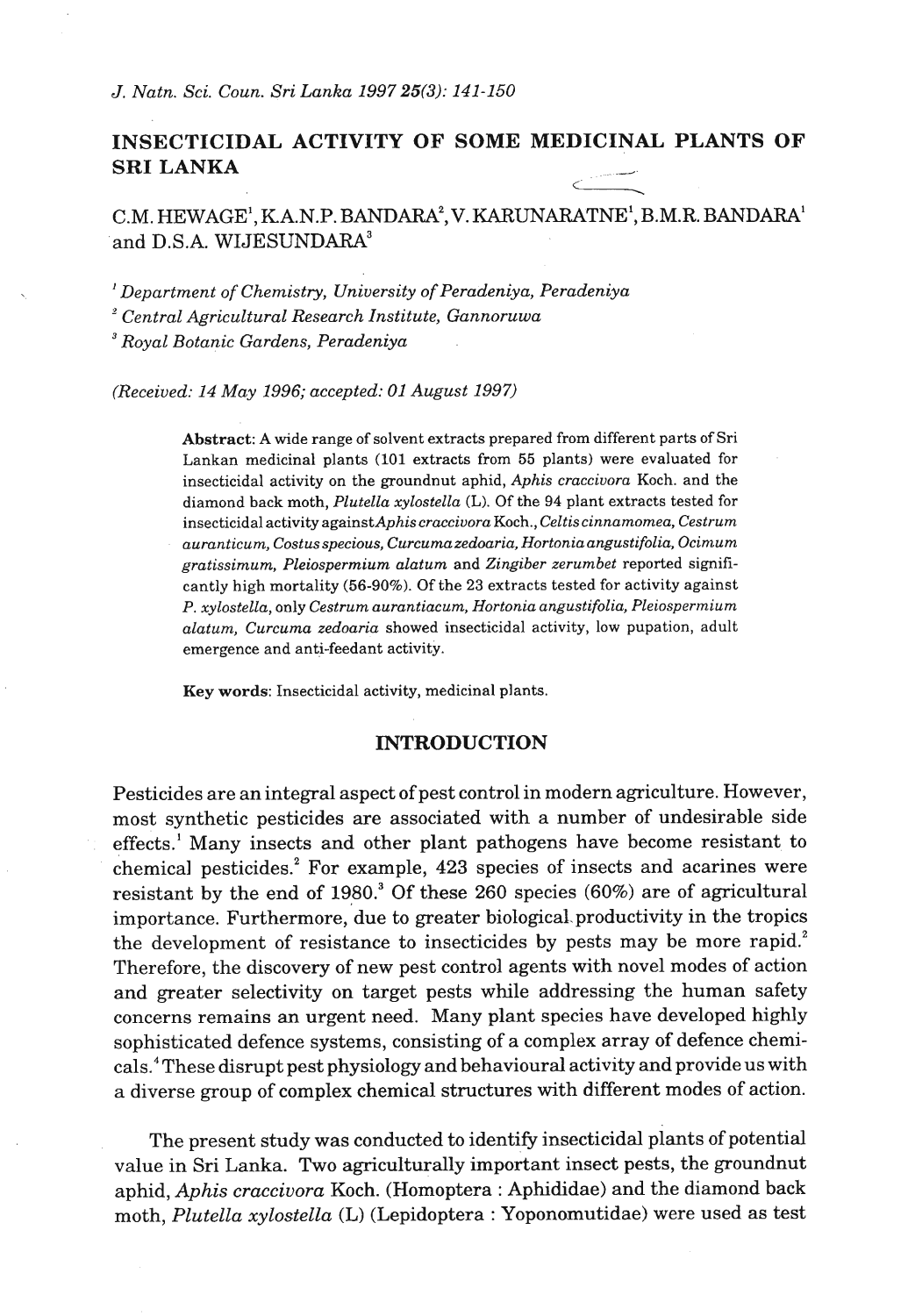insects. The groundnut aphid, *A. craccivora* is a major pest of groundnut and other plants of the Leguminosae. They cause wilting in hot weather but the most serious damage is caused by the transmission ofthe groundnut rosette virus and other viruses.<sup>4</sup> The other test insect P. *xylostella* is a very common pest of cabbage and turnip. Severe attacks occur during hot and dry weather.

#### **METHODS AND MATERIALS**

Solvent extracts from 55 plants (94 extracts) were screened against A. *craccivora* (Table 1) while 15 plants (23 extracts) were screened against P. *xylostella*  (Table 2).

*Plant Material:* Plants used in this study were of reproductive maturity. Plant specimens were collected (1-5 kg) from different localities of Sri Lanka, especially from the Central Province and were identified by comparison at the National Herbarium, Royal Botanic Gardens, Peradeniya. The plant material was immediately washed with running water to remove contaminated soil and other surface impurities. They were then cut into small pieces (3-6 cm in length), shade-dried immediately and powdered in a laboratory mill.

*Plant Extracts:* The air-dried, ground plant material (100 g) was extracted successively with 500 ml each of hot hexane/light petroleum (40-60°C), dichloromethane, ethyl acetate and methanol in a Soxhlet apparatus. Some were extracted directly with cold ethyl acetate and cold methanol in a bottle shaker. The solubles were concentrated to dryness separately using a rotavapor keeping the water bath temperature below 45°C. The extracts were subjected to insecticidal activity tests as described below.

*Test Insects* : *A. craccivora* was cultured in one-week old cowpea, *Vigna ungiculata* (L.) Walp., seedlings (cv: Bushitavo) kept in insect proof cages (105  $x$  45 x 45 cm) at a low population level (5 adults per plant).<sup>5</sup> One-day-old apterous female adults were used in all experiments. They were handled by means of a moistened camel-hair brush.

*P. xylostella* was cultured on radish plants (cv: Bola Rambu) planted in clay pots (15 cm diameter and 11 cm high) filled with 1:l:l mixture of top soil, sand and compost in the laboratory.

All experiments were conducted at a mean temperature of  $29.5 \pm 4^{\circ}$ C and relative humidity  $(r.h)$  80  $\pm$  4%. A 12-h photoperiod was maintained by employing a clock mechanism to control four fluorescent tubes (40W) hung over each cage. In all experiments, the moribund insects were counted as dead and mortality counts were taken 24 and 48 h after introduction **(HAI)** of insects. The experiments were in completely randomized design (CRD).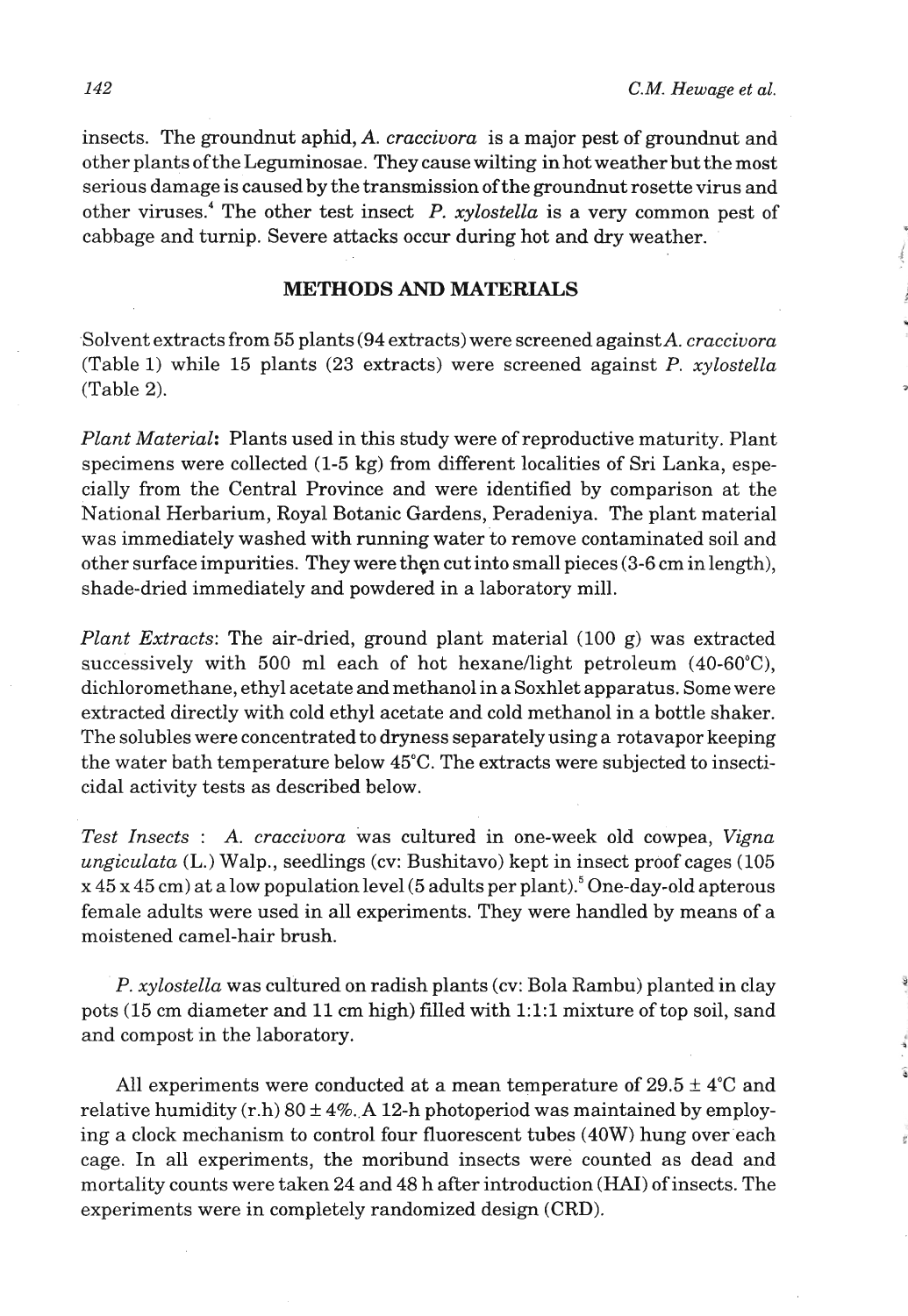| Plant (Family) [Sinhala/Tamil]                                                     | Collection    | Part <sup>a</sup>                | Solvent <sup>b</sup>                                   | %<br>Mortality <sup>c</sup>                          |
|------------------------------------------------------------------------------------|---------------|----------------------------------|--------------------------------------------------------|------------------------------------------------------|
|                                                                                    |               |                                  |                                                        | $24$ HAT <sup>d</sup>                                |
| +Actinodaphne speciosa Nees.                                                       | Horton Plains | Lf                               | MeOH <sup>h</sup>                                      | 10.00 d                                              |
| (Lauraceae) [S-Alikan]<br>Allaeophania decipens Thw.<br>(Rubiaceae)                | Horton Plains | Ap<br>St                         | MeOH <sup>h</sup><br>$_{\mathrm{MeOH}^\mathrm{h}}$     | $13.33\ d$                                           |
| Alpinia abundiflora Burt & Smith<br>(Zingiberaceae)                                | Horton Plains | Rh                               | $*Peth$<br>${}^{\ast}CH_{2}Cl_{2}{}^{h}$               | 13.33 d<br>6.66 d                                    |
| +Alpinia fax Burtt & Smith<br>(Zingiberaceae)                                      | Rakwana       | T <sub>b</sub>                   | $*{\bf MeOH}^{\bf h}$<br>MeOH <sup>h</sup>             | 13.33 d<br>0.0 d                                     |
| Alpinia nigra (Gaertn.) Burtt<br>(Zingiberaceae) [S-Alugas, T-Shittai rattai]      | Hakgala       | Ft<br>Tb                         | MeOH <sup>h</sup><br>MeOH <sup>h</sup>                 | 20.0 <sub>d</sub><br>$13.33\;{\rm d}$                |
| Anotis richardiana (Arn.) Hook. f.<br>(Rubiaceae)                                  | Pattipola     | Wp                               | MeOH <sup>h</sup>                                      | 6.66d                                                |
| Artimisia dubia var. grata Wall<br>(Compositae) [S-Walkolondu, T-Marukolondu]      | Ambawela      | Lf<br>$_{\rm Lf}$<br>St          | MeOH∘<br>MeOH <sup>h</sup><br>MeOH <sup>c</sup>        | 3.33 d<br>0.00 d<br>6.66d                            |
|                                                                                    |               | $^{\rm St}$<br>Rt<br>$_{\rm Rt}$ | $\rm MeOH^h$<br>MeOH <sup>c</sup><br>MeOH <sup>h</sup> | 3.33d<br>3.33d<br>0.00 d                             |
| <i>Bridelia retusa</i> (L.) Spreng<br>(Euphorbiaceae) [S-Ketakala, T-Adamarudu]    | Hakgala       | Lf                               | MeOH <sup>h</sup>                                      | 13.33 d                                              |
| Butea monosperma (Lam.) Taub.<br>(Leguminosae) [S-Gaslela, T-Parasu]               | Mahiyangana   | St Bk                            | $E$ t $OHc$                                            | 9.99 d                                               |
| Celtis cinnamomea Lindl. ex Planch.<br>(Ulmaceae) [S-Gurenda, T-Pinari]            | Hakgala       | Lf<br>St                         | MeOH <sup>h</sup><br>MeOH <sup>h</sup>                 | 83.33 ab                                             |
| Cestrum auranticum Lindl.<br>(Solanaceae)                                          | Hakgala       | Lf<br>$\rm{St}$                  | MeOH <sup>h</sup><br>MeOH"                             | 56.66 c                                              |
| <i>Chrysopogon zeylanicus</i> (steud.) Thw.<br>(Gramaceae) [S-Gawara]              | Hakgala       | Wp                               | MeOHʰ                                                  | 13.33d                                               |
| Costus specious (Koen.) Sm<br>(Zingiberaceae) [S-Tebu, T-Khoshadam]                | Kalutara      | Rh                               | $_{\mathrm{MeOH}^{\mathrm{h}}}$                        | 90.00a                                               |
| Curcuma longa L.<br>(Zingiberaceae) [S-Kaha, T-Manchal]                            | Kandy         | Тb<br>Tb                         | EtOH <sup>c</sup><br>MeOH <sup>c</sup>                 | 10.00 d<br>3.33d                                     |
| Curcuma zeadoria (Berg.) Roscoe.<br>(Zingiberaceae) [S-Harankaha, T-Kasturimangal] | Kandy         | Тb                               | MeOH <sup>h</sup>                                      | 73.33 bc                                             |
| Eupatorium inulifolium HBK.<br>(Compositae)                                        | Hakgala       | $^{\rm St}$<br>St Bk             | MeOH <sup>h</sup><br>MeOH <sup>h</sup>                 | 0.00 <sub>d</sub><br>3.33d                           |
| Eupatorium odoratum L.<br>(Compositae) [S-Podisinghomaran]                         | Kandy         | Lf                               | MeOH <sup>b</sup>                                      | 6.66 d                                               |
| Eupatorium riparium Regel.<br>(Compositae)                                         | Hakgala       | Aр<br>Rt                         | MeOHʰ<br>$*$ Hex $h$                                   | 0.00 d<br>3.33d<br>* $CH_2Cl_2$ <sup>b</sup> 13.33 d |
| Gaultheria rudis Stapt.<br>(Ericaceae) [S-Wal kapuru]                              | Horton Plains | Wp-Lf<br>Lf                      | MeOH <sup>h</sup><br>MeOH <sup>h</sup>                 | 6.66d<br>0.00 d                                      |
| <i>Glochidion montanum Thw.</i><br>(Euphorbiaceae)                                 | Hakgala       | Lf                               | MeOH <sup>h</sup>                                      | 6.66d                                                |
| Gynostemma laxum (Wall.) Cong.<br>(Curcubitaceae)                                  | Hakgala       | Ap                               | MeOH <sup>h</sup>                                      | 9.99 d                                               |
|                                                                                    | Sinharaja     | Lf<br>St                         | MeOH <sup>h</sup><br>MeOH <sup>h</sup>                 | 73.33 bc<br>3.33d                                    |

## **Table 1: Insecticidal activity of some plant extracts (4000 ppm emulsion) against the groundnut aphid,** *Aphis craccivora* **in the laboratory.**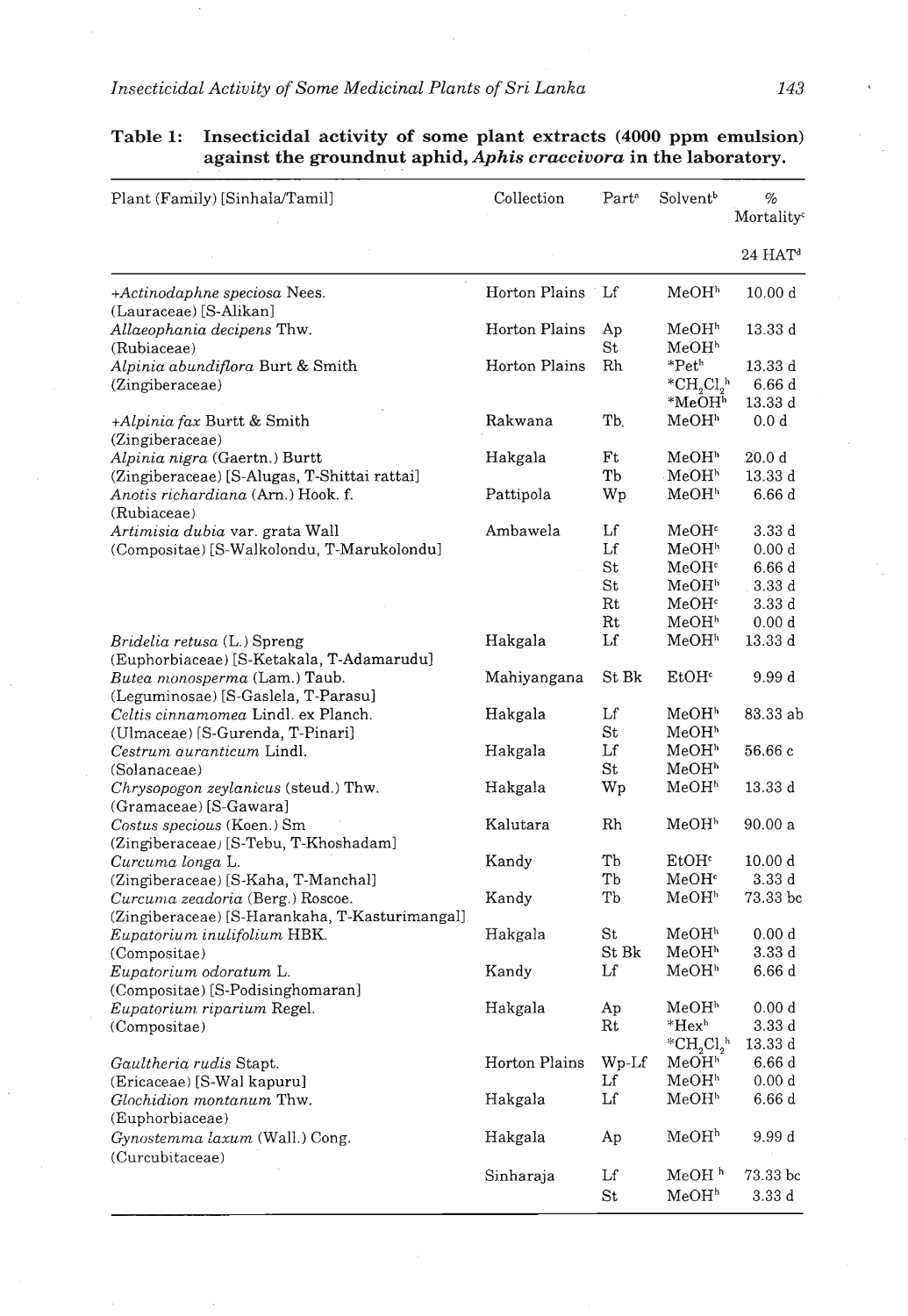Table *1* Contd.

| Plant (Family) [Sinhala/Tamil]                            | Collection           | Part <sup>®</sup> | Solvent <sup>b</sup>  | $\%$<br>Mortality <sup>e</sup> |
|-----------------------------------------------------------|----------------------|-------------------|-----------------------|--------------------------------|
|                                                           |                      |                   |                       | $24$ HAT <sup>d</sup>          |
| +Hortonia angustifolia (Thw.) Trim.                       | Hakgala              | $_{\rm Rt}$       | MeOH <sup>h</sup>     | 6.66d                          |
| (Monimiaceae)<br>+Hortonia floribunda Wight ex Arn.       | Hakgala              | Lf                | MeOH <sup>h</sup>     | 10.00 d                        |
| (Monimiaceae) [S-Gawara]                                  |                      | St                | MeOH <sup>h</sup>     | 6.66 d                         |
|                                                           |                      | Rt                | MeOH <sup>h</sup>     | 3.33d                          |
| Hypericum mysurense Wight & Arn.                          | Pattipola            | Lf                | MeOH <sup>h</sup>     | 6.66d                          |
| (Gutiferae)                                               |                      | $^{\rm St}$       | MeOH <sup>h</sup>     | 13.33 d                        |
| Justicia betonia L.                                       | Kandy                | Ap                | MeOH <sup>h</sup>     | 3.33d                          |
| (Acanthaceae) [S-Sudu puruk]                              |                      |                   |                       |                                |
| Leucas biflora (Vahl.) Benth.                             | Horton Plains        | Wp                | $MeOHh$ .             | 10.00 d                        |
| (Labiatae) [S-Gata Tumba, T-Peyt tumpi]                   |                      |                   |                       |                                |
| Leucas zeylanica (L.) Benth.                              | Hakgala              | Wp                | MeOH <sup>n</sup>     | 3.33 d                         |
| (Labiatae) [S-Geta Tumba, T-Mudi tumpi]                   |                      |                   |                       |                                |
| Lobelia aromatica Moon ex Wight                           | <b>Horton Plains</b> | Lf                | MeOH <sup>h</sup>     | 10.00 d                        |
| (Lobeliaceae)                                             |                      | St Bk             | MeOH <sup>h</sup>     | 3.33d                          |
| Lobelia nicotianifolia Roth ex R. & Schult                | Hakgala              | Lf                | MeOH <sup>h</sup>     | 6.66d                          |
| (Lobeliaceae) [S-Waldunkola, T-Kattupoillai]              |                      | St Bk             | MeOH <sup>h</sup>     | 10.00 d                        |
| +Mastixia tetranda (Wight ex Thwaites) C.B.Clarke Hakgala |                      | Lf                | MeOH <sup>h</sup>     | 13.33 d                        |
| (Cornaceae) [S-Matawara]                                  |                      |                   |                       |                                |
| Ocimum gratissimum L.                                     | Kandy                | Ap                | MeOH <sup>h</sup>     | 73.33 bc                       |
| (Labiatae) [S-Gastala, T-Elumichantulasi]                 |                      | $_{\rm Rt}$       | MeOH <sup>h</sup>     | 86.66 ab                       |
| Osbeckia cupularis D. Don ex Wight & Arn.                 | <b>Horton Plains</b> | Wp                | MeOH <sup>h</sup>     | 10.00 d                        |
| (Melastomaceae) [S-Bowitia]                               |                      |                   |                       |                                |
| Pedalium murex L.                                         | Puttalum             | Lf                | MeOH <sup>h</sup>     | 3.33d                          |
| (Pedaliaceae) [S-Ethnerenchi, T-Perunerenchi]             |                      |                   |                       |                                |
| Phyllanthus embilica L.                                   | Hakgala              | Lf                | MeOH <sup>h</sup>     | 6.66d                          |
| (Euphorbiaceae) [S-Ambula, T-Nelli]                       |                      |                   |                       |                                |
| Phyllanthus reticulatus Poir.                             | Sigiriya             | Lf                | MeOH <sup>h</sup>     | 13.33 d                        |
| (Euphorbiaceae) [S-Welkayila, T-Pulla]                    |                      |                   |                       |                                |
| Pimenta officinalis Lindl.                                | Kandy                | Lf                | MeOH <sup>h</sup>     | 3.33 d                         |
| (Myrtaceae)                                               |                      | St Bk             | MeOH <sup>h</sup>     | 6.66 d                         |
| Pleiospermium alatum (Wight & Arn.) Swingle               | Sigiriya             | $\rm{St}~\rm{Bk}$ | $*$ Hex <sup>h</sup>  | 90.00 a                        |
| (Rutaceae) [S-Tumpathkurundu, T-Mailadidurundu]           |                      | Rt Bk             | *EtOAch               | 3.33 d                         |
|                                                           |                      |                   | *EtOAch               | 6.66 d                         |
|                                                           |                      |                   | $*{\bf MeOH}^{\bf h}$ | 0.00 d                         |
| Psychotria bisculata (Wight & Arn.)                       | Horton Plains        | Lf                | MeOH <sup>h</sup>     | 13.33 d                        |
| (Rubiaceae)                                               |                      | $_{\rm St}$       | MeOH <sup>h</sup>     | 3.33d                          |
| Psychotria nigra van cronata Hk.f                         | Horton Plains        | Lf                | $_{\rm MeOH^{h}}$     | 10.00 d                        |
| (Rubiaceae)                                               |                      | $\rm{St}$         | MeOH <sup>h</sup>     | 6.66d                          |
| Ricinus communis L.                                       | Sigiriya             | St Bk             | MeOH <sup>h</sup>     | 3.33d                          |
| (Euphorbiaceae) [S-Erandu, T-Chittamanakku]               |                      |                   |                       |                                |
| Saprosma foetens (Wight) K.schum.                         | Kandy                | Lf                | MeOH <sup>h</sup>     | 13.33d                         |
| (Rubiaceae)                                               |                      | St Bk             | MeOH <sup>h</sup>     | 6.66 d                         |
| Sarcococca pruniformis Lindl.                             | Hakgala              | $_{\rm Lf}$       | MeOH <sup>h</sup>     | 10.00 d                        |
| (Buxaceae)                                                |                      | St                | MeOH <sup>h</sup>     | 0.00 d                         |
| +Semecarpus coriacea Thw.                                 | Hakgala              | Lf                | MeOH <sup>h</sup>     | 6.66d                          |
| (Anarcardiaceae) [S-Badulla]                              |                      | $\rm{St}$         | MeOH <sup>h</sup>     | 13.33d                         |
|                                                           |                      | St Bk             | MeOH <sup>h</sup>     | 0.00 d                         |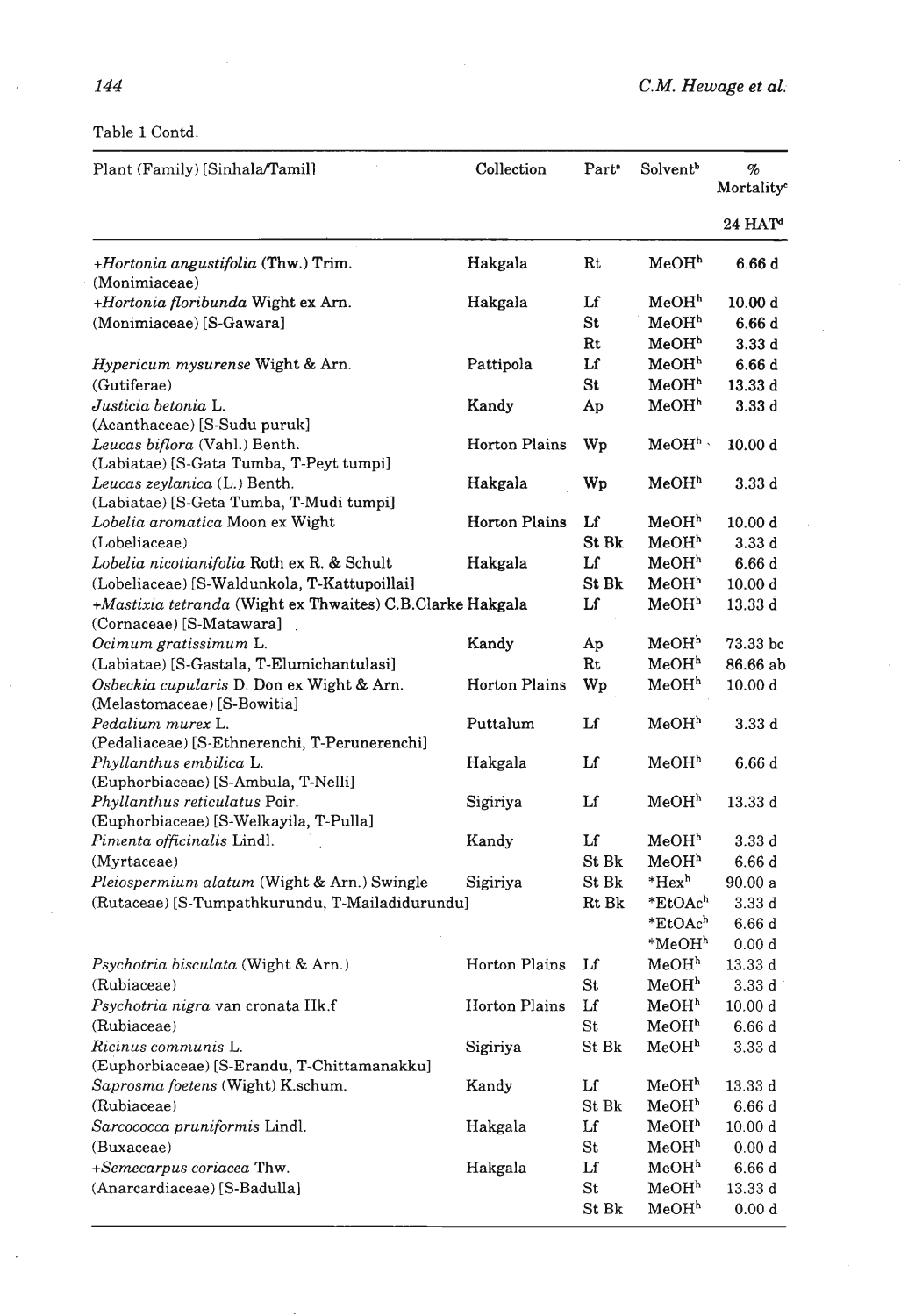|  | Table 1 Contd. |  |
|--|----------------|--|
|  |                |  |

| Plant (Family) [Sinhala/Tamil]          | Collection           | Part <sup>a</sup> | Solvent <sup>b</sup> | $\%$<br>Mortality <sup>c</sup> |
|-----------------------------------------|----------------------|-------------------|----------------------|--------------------------------|
|                                         |                      |                   |                      | $24$ HAT <sup>d</sup>          |
| +Semicarpus nigro-viridis Thw.          | Hakgala              | Lf                | MeOH <sup>h</sup>    | 10.00 d                        |
| (Anarcardiaceae) [S-Getabadulla]        |                      | St                | MeOH <sup>h</sup>    | 6.66d                          |
|                                         |                      | St Bk             | MeOH <sup>h</sup>    | 13.33d                         |
| +Semicarpus obscura Thw.                | Hakgala              | Lf                | MeOH <sup>h</sup>    | 13.33d                         |
| (Anarcardiaceae) [S-Badulla]            |                      | St                | MeOH <sup>h</sup>    | 3.33d                          |
|                                         |                      | St Bk             | MeOH <sup>h</sup>    | 6.66d                          |
| Sesamum indicum L.                      | Rambukkana           | Lf                | EtOH <sup>c</sup>    | 10.00 <sub>d</sub>             |
| (Pedaliaceae) [S-Walthala, T-Ellu]      |                      |                   |                      |                                |
| Solanum giganteum Jacq.                 | Hakgala              | Ft                | MeOH <sup>c</sup>    | 9.99d                          |
| (Solanaceae)                            |                      | Ft                | MeOH <sup>h</sup>    | 3.33d                          |
| Strobilanthes auriculatus Nees.         | <b>Horton Plains</b> | Lf                | MeOH <sup>h</sup>    | 10.00 d                        |
| (Acanthaceae)                           |                      | St                | MeOH <sup>h</sup>    | 3.33d                          |
|                                         |                      | Rt                | MeOH <sup>h</sup>    | 6.66d                          |
| Strobilanthes hookeri Nees.             | <b>Horton Plains</b> | Lf                | MeOH <sup>h</sup>    | 13.33 d                        |
| (Acanthaceae)                           |                      | St                | MeOH <sup>h</sup>    | 3.33d                          |
| Strobilanthes viscosa (Nees) T. Anders. | <b>Horton Plains</b> | Lf                | MeOH <sup>h</sup>    | 9.99d                          |
| (Acanthaceae)                           |                      | St                | MeOH <sup>h</sup>    | 0.00 <sub>d</sub>              |
| Theobroma cacao L.                      | Kalutara             | Ft                | EtOAc <sup>c</sup>   | 10.00 <sub>d</sub>             |
| (Sterculaceae) [S-Cocoa, T-Coco]        |                      |                   |                      |                                |
| Thespesia populnea (L.) Soland ex Corr. | Kandy                | Lf                | MeOH <sup>h</sup>    | 6.66d                          |
| (Malvaceae) [S-Gansuriya, T-Kavarachu]  |                      | St                | MeOH <sup>h</sup>    | 3.33d                          |
| Ulex europaeus L.                       | <b>Horton Plains</b> | Wp                | MeOH <sup>h</sup>    | 0.00 d                         |
| (Leguminosae)                           |                      |                   |                      |                                |
| Wendlandia bicuspidata Wight & Arn.     | Hakgala              | Lf                | MeOH <sup>h</sup>    | 10.00 d                        |
| (Rubiaceae) [S-Balalhulla]              |                      | St                | MeOH <sup>h</sup>    | 0.00 d                         |
|                                         |                      | St Bk             | MeOH <sup>h</sup>    | 9.99d                          |
| Zingiber zerumbert (L.) Sm.             | Hakgala              | Тb                | MeOH <sup>h</sup>    | 60.00 d                        |
| (Zingiberaceae) [S-Walinguru]           |                      |                   |                      |                                |
| Untreated Control                       |                      |                   |                      | 13.33d                         |
| CV (Coefficient of Variation)           |                      |                   |                      | 13.58                          |

+ : Species endemic to Sri Lanka

:? Successive extraction

*a* : Ap - Aerial Part; Lf - Leaf; Rh. - Rhizome; Rt - Root; St Bk - Stem Bark; Tb - Tuber

 $b : h$  - Hot extraction; Hex - n-hexane

**c** : Mean of **3** replicates each containing **10** aphids

d : Hours after treatment

Means followed by the same letter are not significantly different ( $p \ge 0.05$ ) according to Duncan's Milltiple Range Test. Arc sign percentage transformation was used.

*Relative toxicity against A. craccivora* **5.6:** The spray solutions were prepared as follows: each extract (64 mg) was mixed with 128 mg of the detergent, LF 12 R (supplied by Ciba-Geigy Ltd., Basel, Switzerland), in 1:2 (w/w) ratio and was dissolved in analytical grade methanol or acetone and diluted with distilled water in 1:9 ( $v/v$ ) ratio to obtain 16 ml of a 4000 ppm emulsion.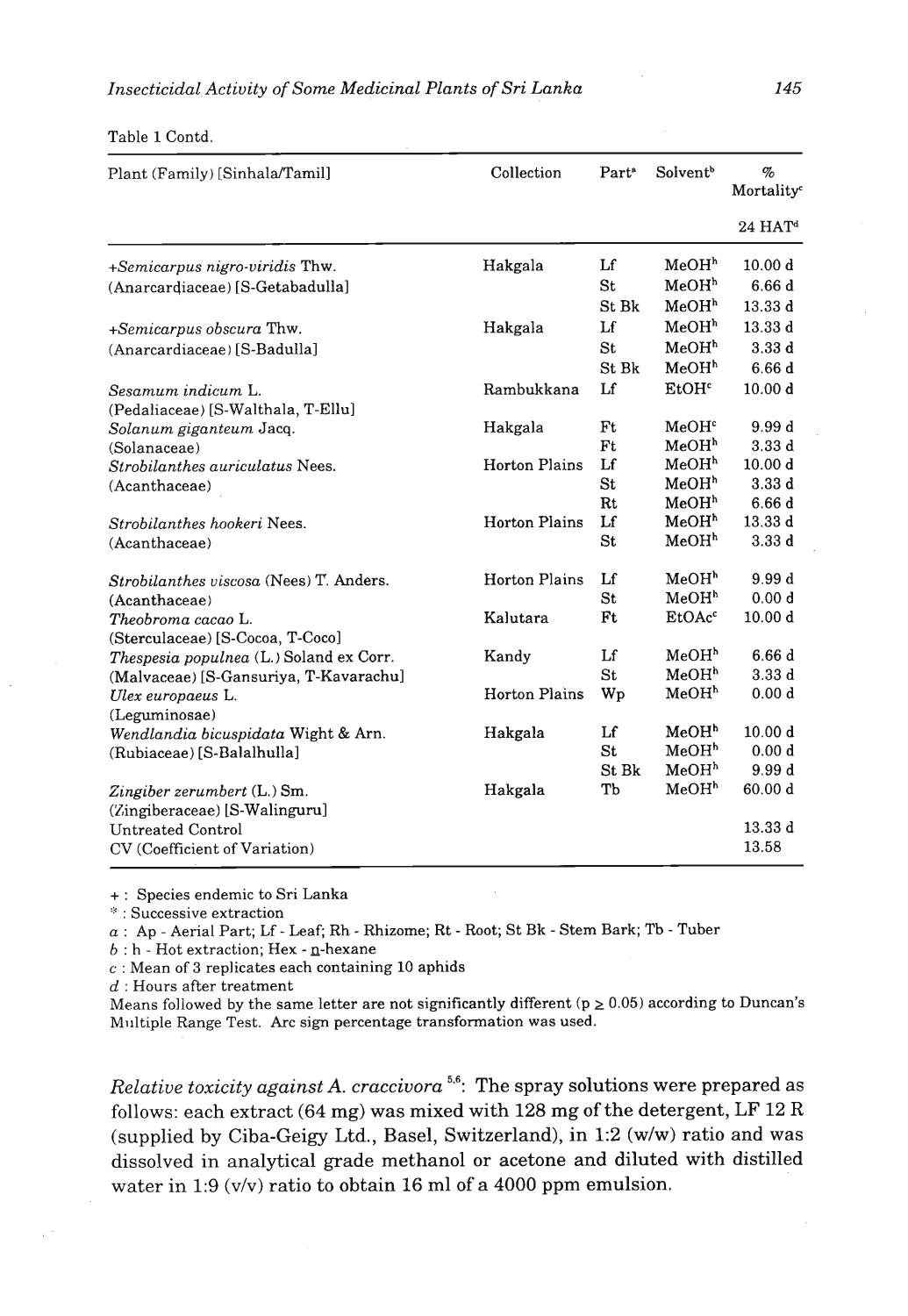Fifteen aphids were placed on the underside of a detached young (one-weekold) cowpea leaf. Each leaf was placed on a moistened filter paper (Whatman No. 1) kept in the basal plate of a petri dish **(9** cm diameter). After the aphids had settled (about 30 min), each leaf was turned upside down and sprayed with a 4000 ppm emulsion of an extract using a Potter's spray tower. For each spraying, 4.0 ml of the above emulsion was used in the spray tower under a pressure of 20 g cm<sup>2</sup>. The leaf was turned right-side up and the base of the petiole was inserted into a moistened cotton plug to slow down desiccation. The basal plate of each petri dish was covered with a tight-fitting plastic lid containing windows of fine gauze. **A** mixture of the particular solvent, distilled water and the detergent was used as standard control and distilled water alone as an untreated control. The experiment was replicated four times. Mortality counts were taken 24 and 48 **HAI.** 

| Plant Extract (Part <sup>a</sup> ,<br>Solvent <sup>b</sup> )                 | % Mortality <sup>c</sup><br>$24$ HAT <sup>d</sup> | 48 HAT              | $\%$<br>Pupation  | % Adult<br>Emergence | Feeding Area<br>mm <sup>2</sup><br>48 HAI <sup>e</sup> |
|------------------------------------------------------------------------------|---------------------------------------------------|---------------------|-------------------|----------------------|--------------------------------------------------------|
| Hortonia angustifolia<br>(Thw.) Trim.<br>(Rt, MeOH <sup>h</sup> )            | 86.66 a                                           | 86.66 a             | 0.00c             | 0.00 <sub>b</sub>    | 16.60de                                                |
| Pleiospermium alatum<br>(Wight & Arn.) Swingle<br>(St Bk, Hex <sup>h</sup> ) | $93.33-a$                                         | 93.33 a             | 0.00c             | 0.00c                | 38.00 d                                                |
| Cestrum auranticum Lindl.<br>(Lf, MeOH <sup>h</sup> )                        | $23.33$ bc                                        | 80.00 ab            | 6.66 <sub>b</sub> | 3.33 <sub>b</sub>    | $18.60$ de                                             |
| Costus specious (Koen.)<br>Sm<br>(Rh, MeOH <sup>h</sup> )                    | 13.33cd                                           | 40.00 <sub>bc</sub> | 10.0 <sub>b</sub> | 3.33 <sub>b</sub>    | 73.30c                                                 |
| Curcuma zedoaria (Berg.)<br>Roscoe.<br>(Tb, MeOH <sup>h</sup> )              | 40.00 <sub>b</sub>                                | 53.33 bc            | 0.00c             | 0.00 <sub>b</sub>    | 0.00 e                                                 |
| Zingiber zerumbet (L.) Sm<br>(Tb, MeOH <sup>h</sup> )                        | 40.00 <sub>b</sub>                                | 53.33 bc            | 10.0 <sub>b</sub> | 0.00 <sub>b</sub>    | 96.60 b                                                |
| Untreated Control                                                            | 3.33d                                             | 16.66c              | 70.0a             | 66.66 a              | 198.60 a                                               |
| CV                                                                           | 24.04                                             | 28.93               | 46.40             | 60.82                | 19.88                                                  |

| Table 2: Insecticidal activity of some plant extracts against the diamond back |
|--------------------------------------------------------------------------------|
| moth, <i>Plutella xylostella</i> in the laboratory (Only the plants which      |
| showed significant activity are listed).                                       |

a : Lf - Leaf; Rh - Rhizome; Rt - Root; St Bk - Stem Bark; **Tb** - Tuber

**<sup>b</sup>**: Hot extraction

 $c$ : Mean of the three replicates each containing ten larvae

 $d$ : Hours after treatment

*e* : Hours after introduction of larvae

In each column, the letters followed by the same letter are not significantly different ( $p \le 0.05$ ) according to DMRT. Arc sign percentage transformation was used.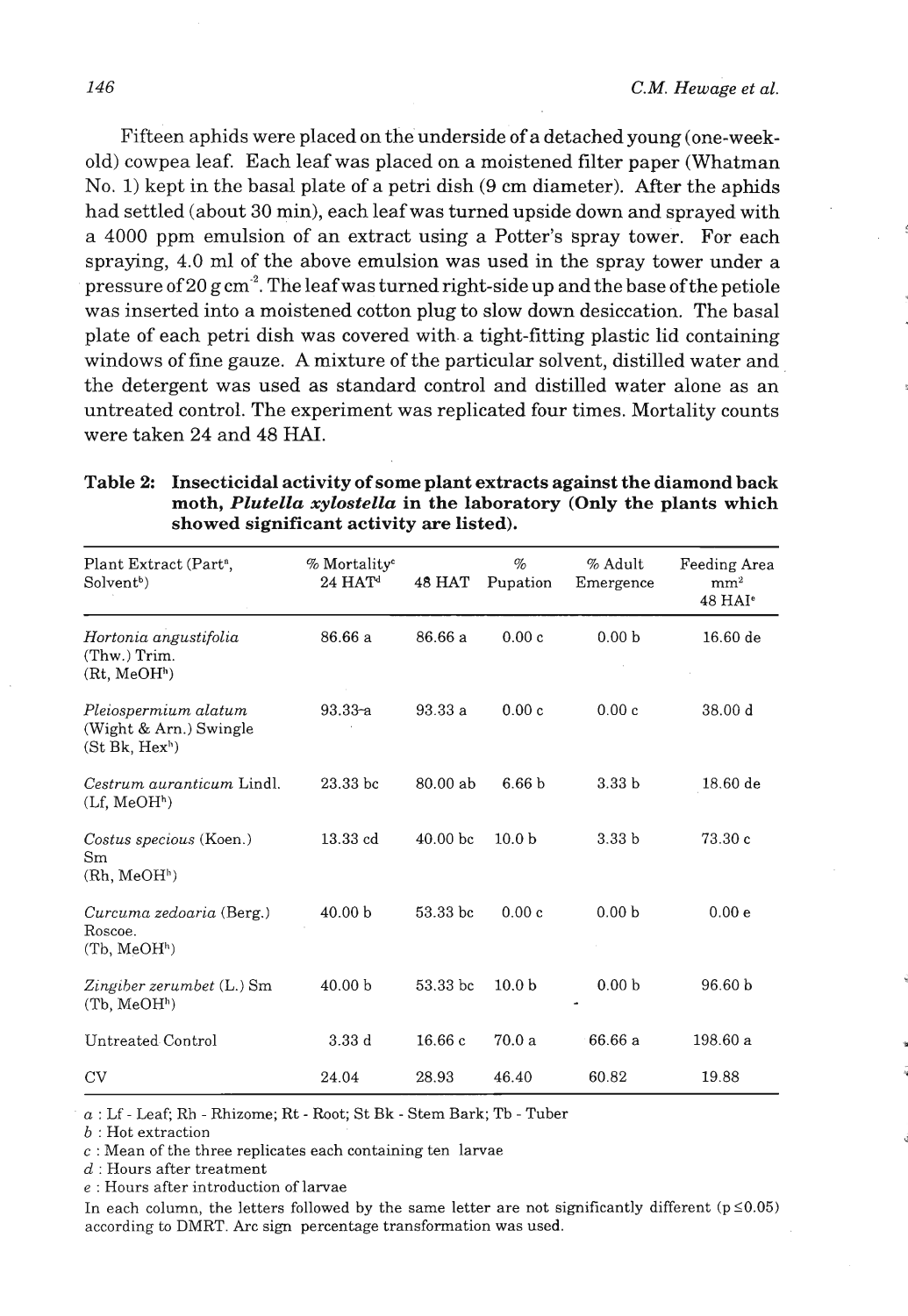#### *Insecticidal Activity of Some Medicinal Plants of Sri Lanka* **147**

*Relative toxicity against P. xylostella:* Cabbage leaf disks **(9** cm diameter) were dipped in 4000 ppm emulsion of each extract and were left to air dry. The dry disks were offered to 10, second instar larvae of P. *xylostella* obtained from the above culture. The cabbage leaf disks and larvae were confined into a glass petri dish (9 cm diameter) with a moistened filter paper placedat the bottom. Cabbage leaf disk dipped in the solution without the plant extract was used as the untreated control. The treatments were replicated three times and arranged in CRD in the laboratory. After the introduction, larval mortality and their developmental abnormalities, if any, were recorded daily. The leaf area consumed by the 10 larvae were recorded at 48 **HA1** using a graph paper, and then the treated leaf disks were replaced by fresh untreated ones.

*Evaluation of the field performance ofHortonia angustifolia:* Field performance of *Hortonia angustifolia* (Rt) methanol extract against cabbage leaf eating caterpillars was comparatively evaluated, with neem oil (Kandy Ayurvedic Drugs Ltd.) and some other commercially available pesticides, at the open prison camp Pallekalle, in the Kandy district (Table **3).** In this experiment, cabbage (cv : SD cross) was planted in plots of  $12 \text{ m}^2$  at a spacing of  $40 \text{ x } 50 \text{ cm}$ ; each plot was separated by a one-meter wide strip of land. Different treatments were sprayed to individual plots, using a high volume knapsack sprayer, at 10 day intervals commencing two weeks after transplanting. Each treatment of insecticide was replicated three times and arranged in Randomized Complete Block Design (RCBD).

| Insecticide               | No. of larvae<br>Rate $(g \text{ or }$<br>Jha |                   | Leaf<br>damage     | % yield<br>loss |  |
|---------------------------|-----------------------------------------------|-------------------|--------------------|-----------------|--|
| Triflumuron               | $200-400$ g (ai)                              | 4.22a             | 1.33 <sub>bc</sub> | $25.5$ ab       |  |
| (Alsystine 480 SC)        |                                               |                   |                    |                 |  |
| Bacillus thuringiensis    | $500-1000 g$                                  | $5.44$ ab         | 2.00 <sub>d</sub>  | 24.6ab          |  |
| (Thuricide HP)            |                                               |                   |                    |                 |  |
| Diflubenzuron             | $75-100 g(ai)$                                | 6.22ab            | $1.66$ $cd$        | 28.3ab          |  |
| (Dimilin WP25)            |                                               |                   |                    |                 |  |
| Chlorofluazuron           | 50-100 $g$ (ai)                               | 2.89a             | 1.00ab             | 27.3ab          |  |
| (Atabron 5EC)             |                                               |                   |                    |                 |  |
| Methamidophos             | 420-500 $g (ai)$                              | 5.55 ab           | $2.66$ de          | 28.1ab          |  |
| (Tamaron LC 60)           |                                               |                   |                    |                 |  |
| Azadirachta indica        | 11.161                                        | 2.11a             | 0.66a              | 18.4 a          |  |
| (Neem oil)                |                                               |                   |                    |                 |  |
| Hortonia angustifolia     | 2200-4400 g                                   | 4.78a             | $1.66$ $cd$        | 28.3ab          |  |
| (Root - methanol extract) |                                               |                   |                    |                 |  |
| Untreated control         |                                               | 8.89 <sub>b</sub> | 3.00 <sub>e</sub>  | 28.7ab          |  |
| $_{\rm CV}$               |                                               | 26.0              | 19.2               | 13.6            |  |

### **Table 3: The comparative efficacy of different pest-control agents against-leaf eating caterpillars of cabbage** - **Yala 1989.**

In each co'lumn, the values followed by the same letter do not differ significantly according to **DMRT**  at  $p \leq 0.05$ 

 $(ai) = active ingredient$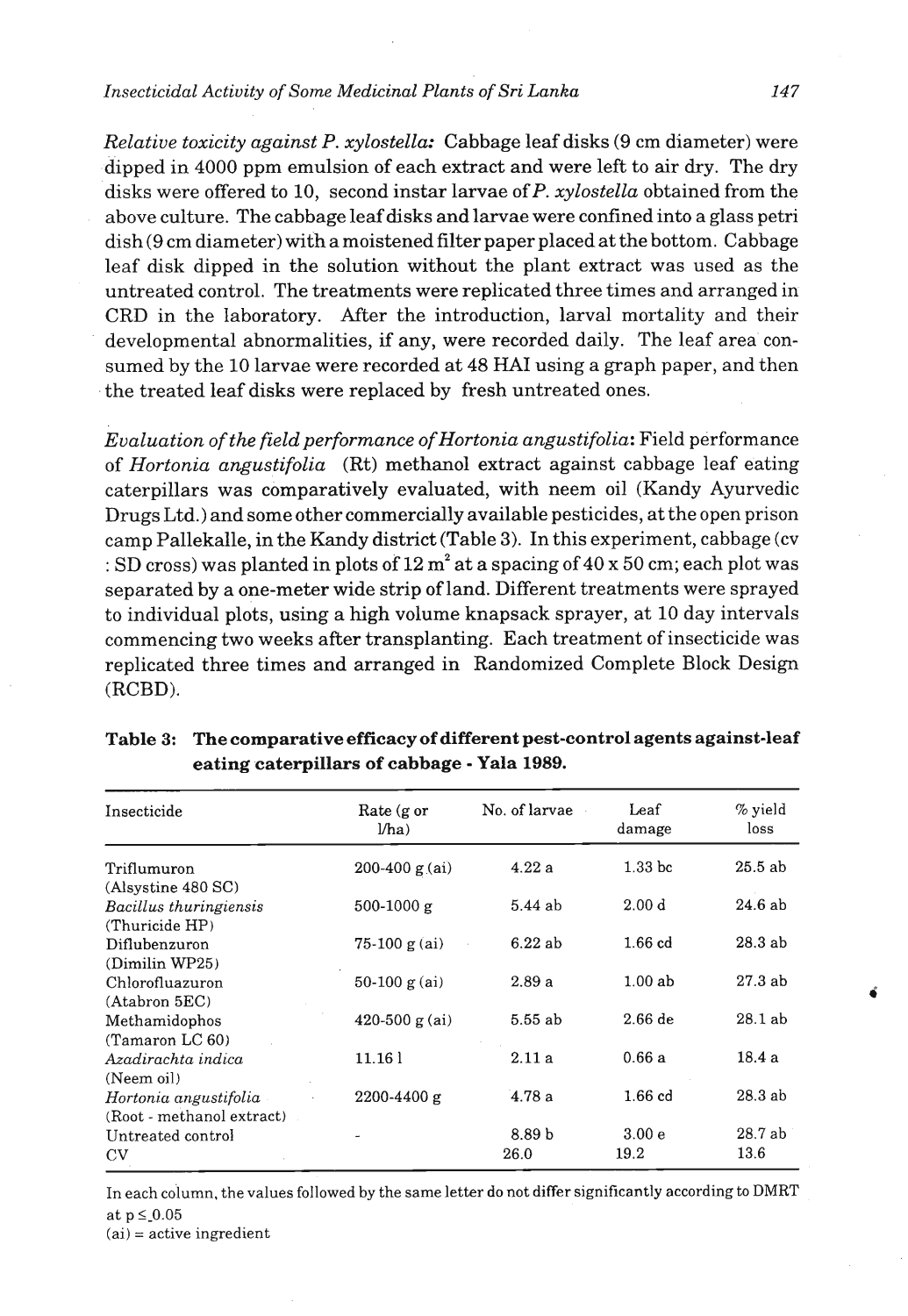Immediately before each insecticide application, the number of leaf eating caterpillars in 10 randomly selected and labelled plants in each plot was recorded. Before harvesting, leaf damage was visually estimated using the 1 - 4 scale (Leaf Damage: 0-25% = 1; 26-50% = 2; 51~75% = **3;** 76-100% = 4). After the harvest, the percentage of yield loss due to caterpillar damage was determined.

#### **RESULTS**

#### Relative toxicity against *A. craccivora*

Out of the 94 plant extracts (from 55 plants) tested for insecticidal activity against A. *craccivora*, the following showed significant activity ( $p \le 0.05$ ) with high percentage mortality (56-90%) [compared to the Untreated Control (UC)] at 24 HAI (Table 1); the hexane extract of Pleiospermium alatum (St Bk) and the methanol extracts of Costus specious (Rh), Ocimum gratissimum (Rt), Celtis cinnamonea (Lf), Curcuma zedoaria (Tb), and Cestrum aurantiacum (Lf).

**A** number of reports on the ethnomedical uses and isolation of chemical constituents have been reported for C. specious, *C.* zedoaria, P. alatum and 2. zerumbet. The antifungal principle of the rhizome of C. specious has been identified as the methyl ester of p-coumaric acid;<sup>7,8</sup> this plant which possesses a variety of biological activities, is also a source of diosgenin.<sup>9</sup> The rhizome of C. zedoaria is applied externally on wounds, ulcers, sprains and certain types of dermatitis; C. zedoaria is reported to have antibacterial and antifungal activity.<sup>10</sup> The anti-fungal agent in P. alatum has been identified as seselin;<sup>11</sup> alkaloids and coumarins have also been isolated from this plant. The powdered rhizome of Z, *zerumbet* is used as an antidiarrhoeic agent; chemical constituents present in this plant are zerumbone, zerumbone oxide, humulene in addition to a number of sesquiterpenes. $^{12,13,14}$ 

#### Relative toxicity against P. *xylostella*

In the laboratory experiments, at 24 **HAI** significantly high ( $p \le 0.05$ ) insecticidal activity on P. xylostella was observed with P. alatum  $(StBk)$  and H. angustifolia (Rt) treatments. At 48 **HAI,** C. aurantiacum **(Lf)** also showed significant mortality effect on larvae. Significantly low pupation and adult emergence was observed in larvae fed with cabbage leaf disks treated with all the tested plant extracts (Table 2). Second instar larvae fed on leaves treated with *C.* zedoaria (Tb) and C. aurantiacum (Lf) showed some developmental inhibitory activity. These larvae could not develop into the third instar stage and while.becoming motionless their anterior part of the body became dark in colour and half-cast exuviae were found at the posterior end ofthe body. As aresult, the second instar did not develop into the third instar and died.

Ó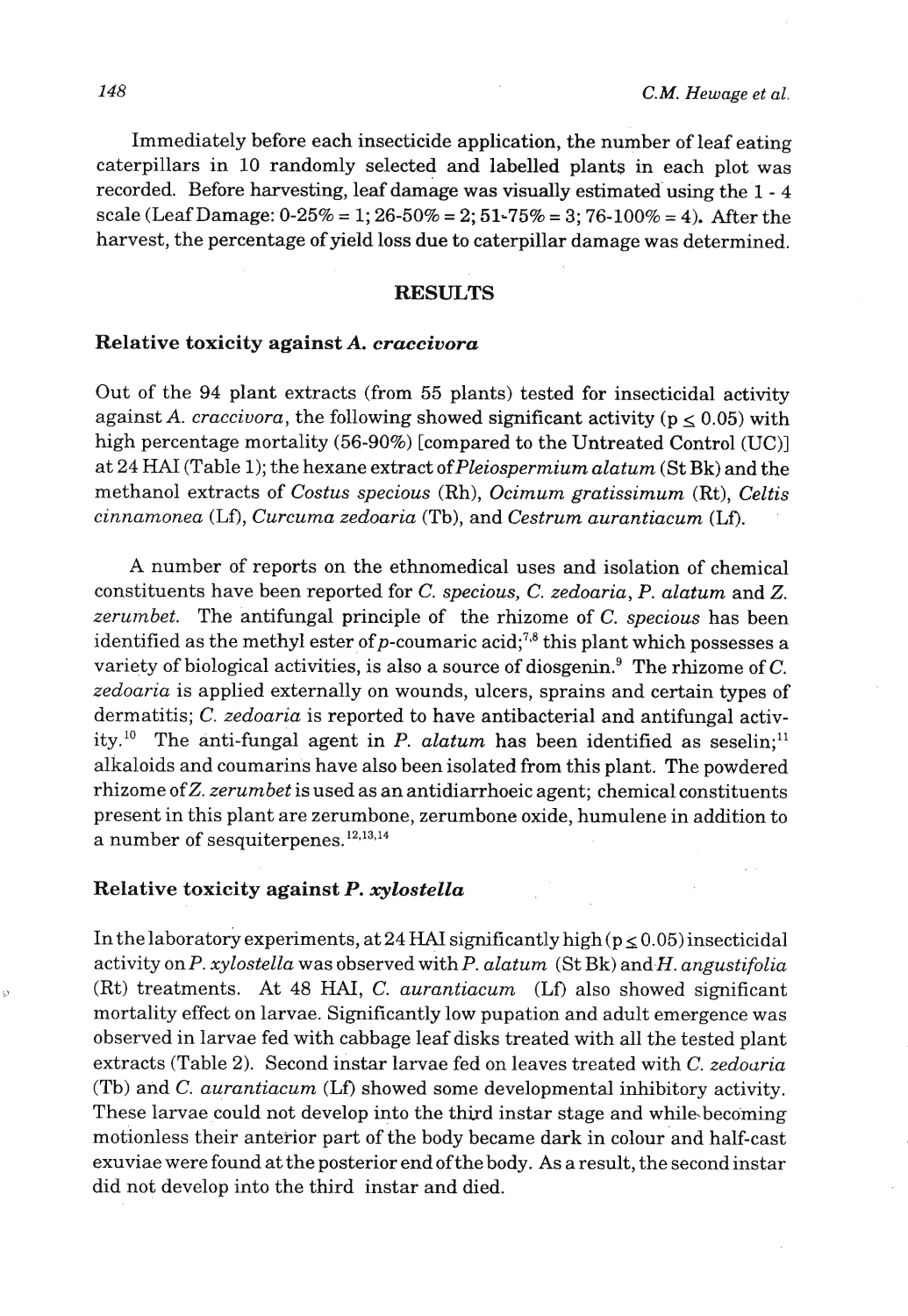*C. zedoaria* (Tb), *H. angustifolia* (Rt) and *C. aurantiacum* (Lf) also exhibited significant ( $p \le 0.05$ ) antifeedant activity against P. *xylostella* when compared with the untreated control.

## **Evaluation of field performance of** *Hortonia angustifolia* **methanol extract against cabbage leaf eating caterpillars**

Plots treated with neem oil, chlorofluazuron, triflumuron and the methanol extract of H. *angustifolia* (Rt) reported significantly low ( $p \leq 0.05$ ) number of leaf eating caterpillars when compared with the untreated control and the rest of the treatments with *Bacillus thuringiensis* and methamidophos (Table **3).** All treatments, except methamidophos significantly reduced the leaf damage when compared with the untreated control. However, plots treated with neem oil and chlorofluazuron reported significantly  $(p \le 0.05)$  lower leaf damage than the rest of the treatments. But at harvesting, none of these treatments gave significant reduction ( $p \le 0.05$ ) of the yield loss due to caterpillar damage when compared to the untreated control.

#### **DISCUSSION**

From the tested plant extracts hexane extract of P. *alatum* (St Bk), and methanol extract of C. *specious* (Rh), O. *gratissimum* (Rt), C. *cinnamomea* (Lf) reported the highest insecticidal activity against the adultAphis *cracciuora.* The methanol extracts of C. *zedoaria* (Rt), and *H. angustifolia* (Rt) also showed moderate insecticidal activity against the same insect.

The hexane extract of P. *alatum* (St Bk) and the methanol extract of H. *angustifolia* reported a strong toxic effect on larvae of P. *xylostella.* Methanol extracts of C. zedoaria (Tb), C. *aurantiacum* (Lf) and H. *angustifolia* (Rt) showed antifeedant activity and some adverse effect on **the** development ofP. *xylostella.*  In a field assay the extract of *H. angustifolia* was significantly more effective on the reduction of cabbage caterpillar compared to an untreated blank whereas it was much less effective in the above reduction compared to some commercially available insecticides.

#### **Acknowledgements**

The authors are grateful to NARESA, Sri Lanka and IFS Sweden for financial support.

#### **References**

1. Mandawa N.B. (1985). *Handbook of naturalpesticides.* CRC Press, Florida, Perkens.